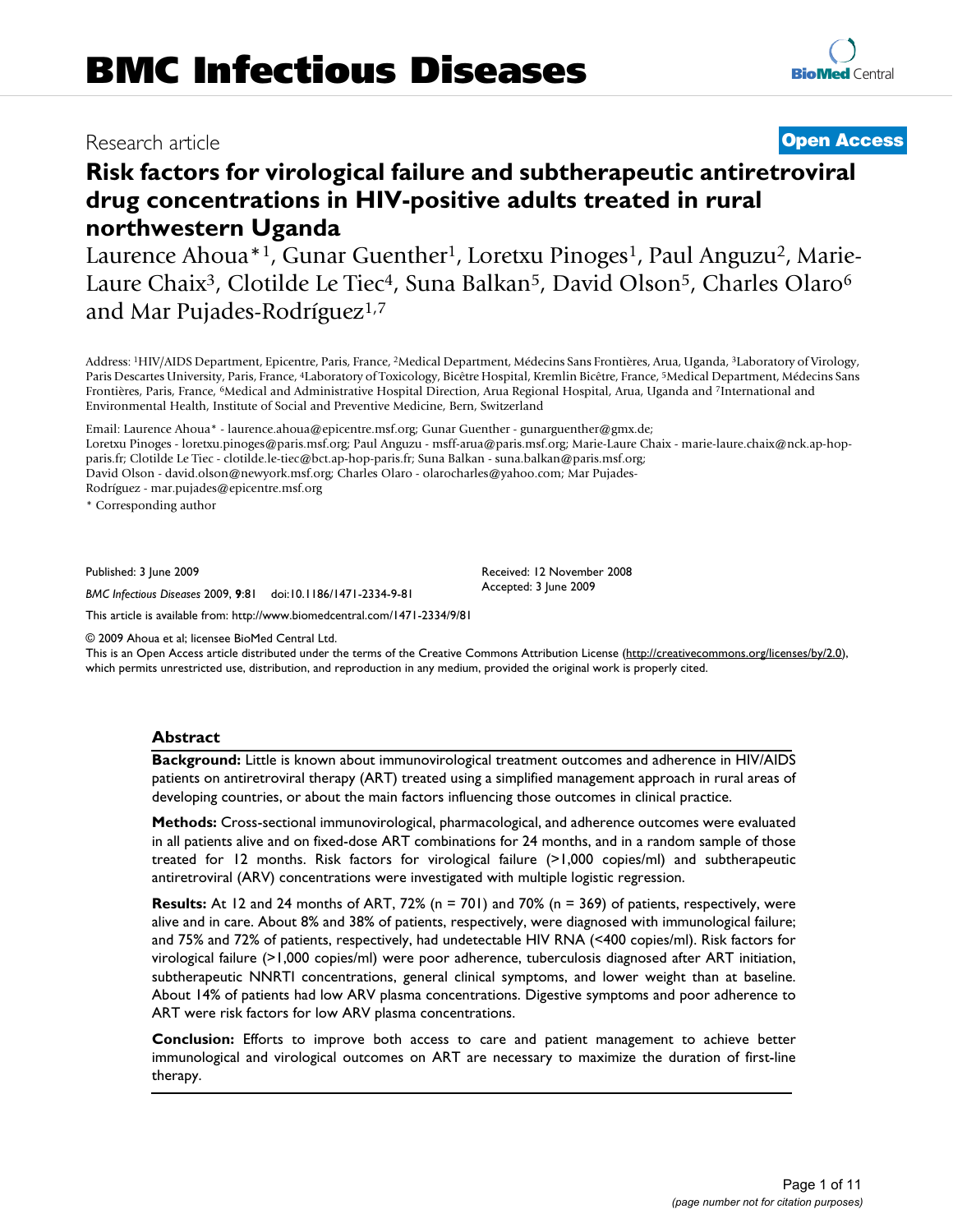#### **Background**

In 2007, approximately 810,000 adults were living with HIV/AIDS in Uganda, and 25–49% of those requiring antiretroviral therapy (ART) were receiving treatment [1]. Studies conducted in urban areas of Uganda have shown good therapeutic outcomes in HIV-infected adults treated with ART [2-7]. However, little is known about immunovirological treatment outcomes, likelihood of achieving therapeutic plasmatic concentrations of antiretroviral (ARV) drugs, and adherence to treatment of patients treated using a simplified management approach [8] in rural areas of developing countries. Also, risk factors for virological failure have not been extensively investigated.

Rural programs face numerous challenges concerning HIV care and treatment in Africa, including lack of appropriate tools to diagnose common opportunistic infections and qualified human resources. The scale-up of ART in recent years has not necessarily been accompanied by an increased strengthening of health systems, and this disparity is likely to negatively affect the quality of care in HIV/ AIDS programs.

The main objective of this study was to describe clinical and immunovirological response to ART, patients' selfreported adherence, and plasma levels of ARV in HIVinfected adults who received free World Health Organization (WHO)-recommended ARV drug regimens as fixeddose combinations (FDCs) for 12 or 24 months in Arua, a rural area in northern Uganda. Furthermore, we investigated potential risk factors for virological failure and for subtherapeutic concentrations of non-nucleoside reverse transcriptase inhibitors (NNRTI) or protease inhibitors (PI).

## **Methods**

#### *Study population*

Since 2002, Médecins Sans Frontières (MSF) in collaboration with the Ugandan Ministry of Health has provided ART free of charge in the regional referral hospital of Arua. The program initially served the whole West Nile region, but decentralization of patients on ART to other district and missionary hospitals was started in 2004. Eligibility criteria for ART are those recommended in the WHO guidelines for scaling up ART in resource-poor settings [9]. Patients are seen by nurses monthly or every 3 months for drug refills and to assess ARV drug toxicity; and by clinical officers every 2 or 6 months. CD4 T-cell counts are currently monitored at ART start (for patients with no WHO clinical stage 4 conditions) and every 6 months (yearly after the first year on ART since 2005). No routine viral load (VL) monitoring is performed.

Data routinely collected using standardized forms and entered into the FUCHIA software (Epicentre, Paris) were, at program inclusion, date of birth or age, and history of ARV use; and at ART start, date, regimen, clinical WHO conditions diagnosed, weight, height, and CD4 T-cell counts. By November 2005, approximately 8,000 patients were followed in the program, 90% of them were adults, and 45% were alive and followed on ART.

#### *Study design*

Before the start of the study (November 2005), we identified patients included in two observational open cohorts of HIV-infected patients who initiated ART in the previous  $12 \pm 2$  months (M12 cohort) and  $24 \pm 2$  months (M24 cohort). Patients found to be alive and still on ART were eligible for participation in a cross-sectional survey if they were contacted within the study window period, were non-pregnant or breastfeeding at the time of the study, and provided written informed consent. The study sample size was calculated assuming that 16% (M12) and 20% (M24) of these patients, respectively, would have detectable VL [10,11]. Hence, we included all patients from the M24 cohort ( $N = 369$ ) and randomly selected 275 patients from the M12 cohort ( $N = 701$ ).

#### *Data collection and laboratory testing*

During the cross-sectional survey conducted between 28th November 2005 and 2nd May 2006, we used a standardized questionnaire to collect information on diagnosed acute severe illnesses, ARV-related toxicity, anthropometric measurements, and adherence to treatment. Two selfreported indicators of adherence were calculated: the percentage of pills taken in the last 4 days (number of pills taken as a proportion of the total number of pills prescribed); and the percentage of reported adherence in the last 30 days using a 6-point visual analogue scale (30-day VAS). Good adherence was defined as a value ≥ 95% pills or a VAS score >4 [9].

Plasma concentrations of nevirapine (NVP), efavirenz (EFV), and nelfinavir (NFV) were determined by high-performance liquid chromatography [12,13] on blood samples collected 12 hours after ingestion of the last dose of ARV. Hemoglobin, full blood cell count, alanine aminotransferase, and plasmatic creatinine concentrations were measured. CD4 T-cell counts were quantified using semi-automated (Cyflow counter, Partec, Münster, Germany) or manual (Dynabead, Dynal Biotech SA, Compiègne, France) techniques. HIV-1 RNA was quantified with the ANRS generic real-time PCR test [14]. Genotypic resistance tests were performed in plasma samples with HIV-1 RNA  $\geq 1,000$  copies/ml using the consensus technique of the AC11 ANRS 2007 v16; possible resistance was considered as resistance [15,16].

#### *Statistical analysis*

#### *Retrospective cohort analysis*

Probabilities of survival for all patients included in the two cohorts were estimated using Kaplan-Meier methods.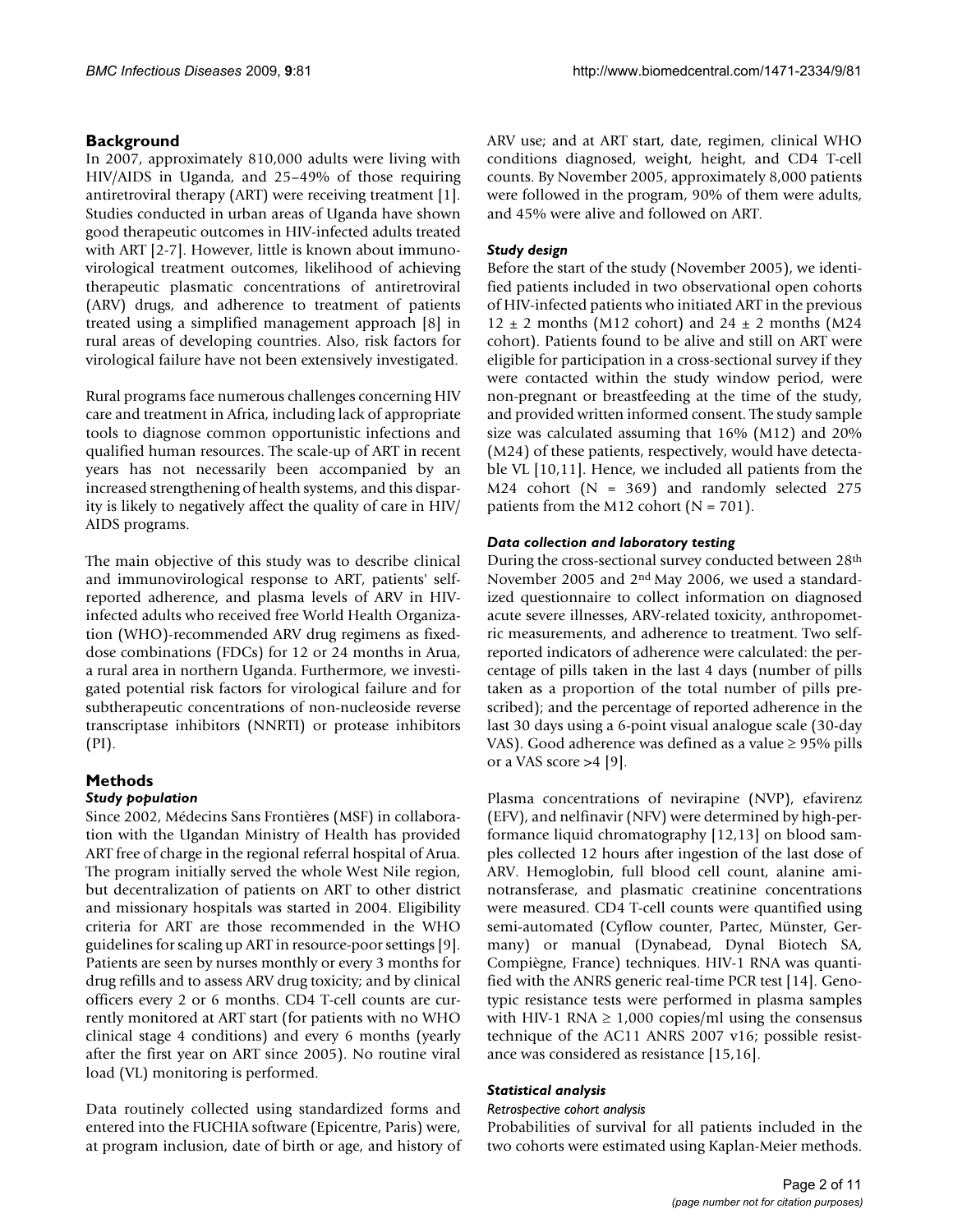Patients missing their last clinical appointment for 2 months or more were considered lost to follow-up (LTFU).

#### *Analysis of cross-sectional survey data*

Characteristics of patients, ARV toxicity, and adherence were described using standard statistics. Laboratory ARV toxicity was graded according to the 2004 AIDS Clinical Trials Group criteria [17]. We defined immunological failure as a CD4 T-cell measurement of  $\leq 100/\text{mm}^3$  at 12 months,  $\leq 200/\text{mm}^3$  at 24 months, or below the value recorded at ART start at 12 or 24 months of ART [18,19]. Virological failure was defined as the presence of  $\geq 1,000$ HIV RNA copies/ml. Characteristics of patients at ART start and at the time of the survey, ARV toxicity, ARV plasma levels, and adherence were described using standard statistics.

Based on ARV therapeutic ranges, (4,000–8,000 ng/ml for NVP, 1,000–4,000 ng/ml for EFV, and 1,000–4,000 ng/ml for NFV [20]), we defined 3 levels of plasma drug concentrations: low (below the lower therapeutic range limit), normal (within the therapeutic range), and high (above the higher therapeutic ranged limit).

We investigated predictive factors for virological failure (HIV-1 RNA  $\geq$  1,000 copies/ml) and low plasma NVP, EFV, or NFV concentrations using a multiple logistic regression analysis. The covariates studied were sex, age (15–34 vs.  $\geq$  35 years), level of education (primary or no education vs. secondary or higher), ARV-experienced, WHO staging (1/2 vs. 3/4), tuberculosis (TB) diagnosis after ART initiation, baseline or nadir CD4 cell count (<50 vs. ≥ 50 cells/mm<sup>3</sup>), weight ≤ baseline, cohort (M12 vs. M24), presence of ARV-related toxicity, and poor adherence to ART (95% vs.  $\geq$  95%). For each outcome, we applied a backwards elimination approach to an initial model including those covariates associated with the outcome in univariate analyses (*P* < 0.25). The goodness-offit  $χ²$  test was used to assess the fit of the final models [21]. All analyses were performed in Stata 9.0 (Stata Corp., College Station, TX, USA).

The protocol was approved by the Uganda National Council for Science and Technology and the Ugandan AIDS Research Committee.

#### **Results**

#### *Retrospective cohort analysis*

By the end of the study (May 2006), 130 patients of the 1,523 patients included in the studied cohorts (48/967 of M12 and 82/556 of M24) had died, and 282 (187 of M12 and 95 of M24) had been lost-to-follow-up. Eighty-three percent of the 130 recorded deaths occurred during the first 6 months of ART. Probabilities of survival at 12 and 24 months of ART were 0.91 (95% CI 0.89–0.92) and 0.88 (95% CI 0.86–0.90), respectively, and probabilities of remaining in care were 0.76 (95% CI 0.74–0.78) and 0.70 (95% CI 0.67–0.72), respectively.

#### *Participants in the cross-sectional survey*

Of the 967 adults who initiated ART between September 2004 and July 2005 (M12 cohort), 701 (72%) were still alive and on ART at the time of the start of the survey. Of the 556 adults who initiated ART between September 2003 and July 2004 (M24 cohort), 369 (66%) were alive and on ART. A total of 229 (83% of eligible) M12 and 277 (75% of eligible) M24 patients participated in the crosssectional survey. Reasons for exclusion were pregnancy or breastfeeding, inability to trace the patient, or a screening visit outside the study period  $(12 \pm 2 \text{ or } 24 \pm 2 \text{ months of})$ ART) (Figure 1). Men and patients ARV-experienced at ART start were more likely to be included in the study than women or ARV-naïve patients.

#### *Survey participant characteristics at ART start*

Study patients had been followed in the HIV program of Arua prior to ART initiation for a median time of 6 (M12) and 4 (M24) months, and 98% were ARV-naïve. At ART initiation, median age was 37 years, 88% of patients were in WHO clinical stage 3 or 4, and approximately 17% had a body mass index (BMI) <17 kg/m2 (Table 1). More than 25% had a CD4 cell count <50 cells/mm3, and most patients received stavudine/lamivudine/NVP (d4T/3TC/ NVP). Nine percent of patients had been diagnosed with TB.

#### *Patient characteristics at survey*

At the time of the survey, 10 patients were treated for active TB, and 86% of patients remained on FDC d4T/ 3TC/NVP. No patients were receiving second-line therapy. All participants reported at least one type of clinical intolerance, most frequently headache and digestive symptoms such as epigastric/abdominal pain or meteorism. Peripheral polyneuropathy and dermatologic disorders were reported in more than 30% of patients in both cohorts. Forty percent of patients had at least one moderate or mild abnormal laboratory result. Seven patients had grade 3 or 4 abnormal laboratory results, 6 had grade 3 neutropenia (3 M12 and 3 M24), and 1 (M24) grade 4 anemia.

#### *Treatment adherence*

In the M12 cohort, good adherence to ART, defined as all pills taken in the last 4 days, was reported by 200 (87.3%) patients (or by 198 [86.5%] patients when the 30-day VAS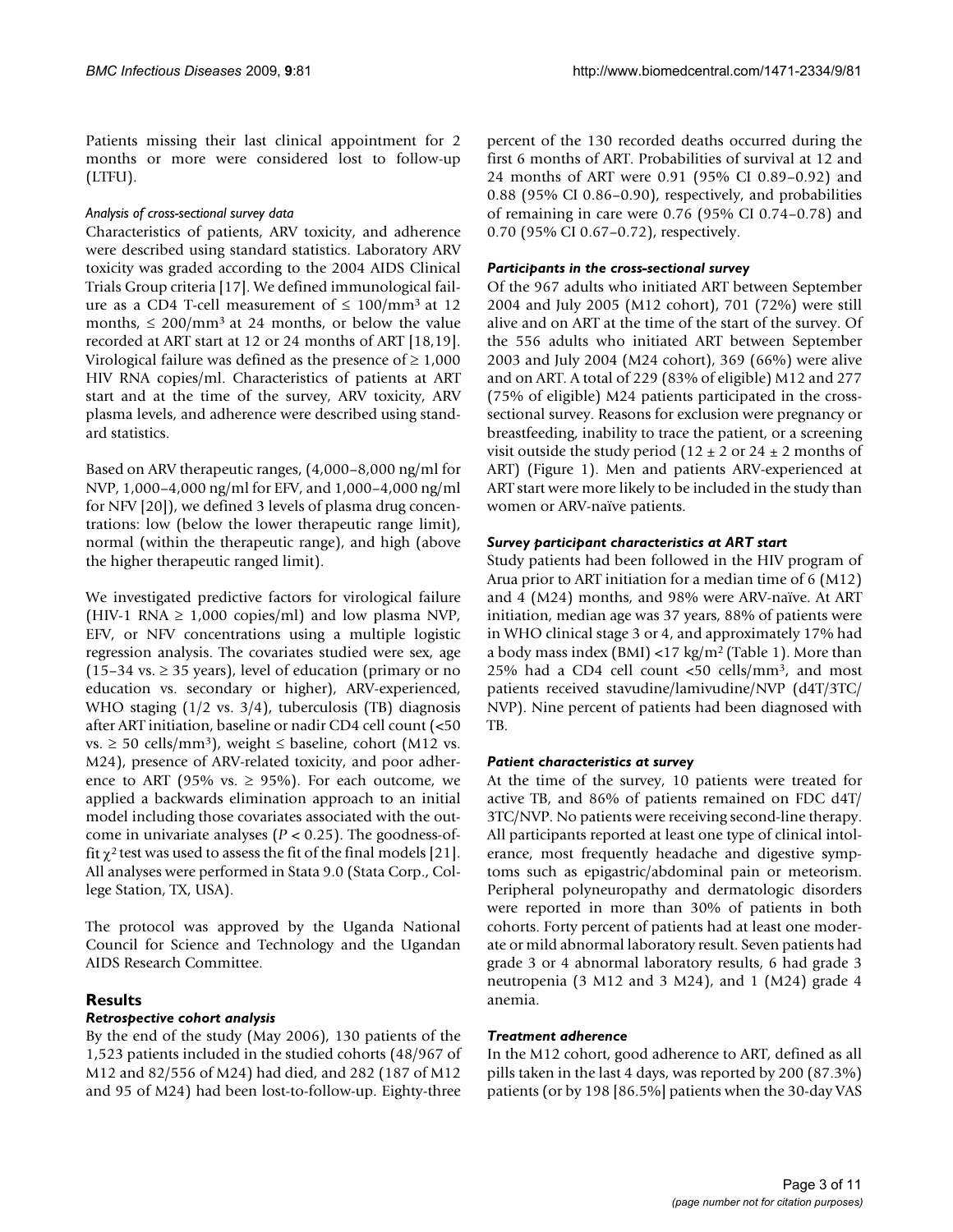

LTFU, lost to follow-up; ART, antiretroviral therapy; BF, breastfeeding

#### **Figure 1 Patient cohort profiles at study start (November 2005)**.

was used). In the M24 cohort, good adherence to ART in the last 4 days was reported by 258 (93.1%) patients (250 [90.3%] using VAS) (Table 1).

Overall, the two measures of adherence were moderately correlated (Pearson's coefficient 0.48) and correlation was stronger for M12 than for M24 measurements (0.59 and 0.35, respectively). Twenty-seven (6.0%) patients considered as having good adherence by VAS reported to have forgotten taking one or more pills in the last 4 days; while 37 (8.1%) of those considered as having good adherence through 4-day recall reported poor adherence with VAS. A total of 85 (16.8%) patients were categorized as poorly adherent to ART by any of the two methods.

## *Immunological and virological failure*

At M12, median CD4 cell count was 223 cell/mm3, immunological failure was diagnosed in 7.9% of patients, and 40% had <200 cells/mm3 (Table 1). Furthermore, 75% (171/229) of patients had undetectable HIV RNA (<400 copies/ml), and 89.1% (204/229) had <1,000 HIV RNA copies/ml.

At M24, median CD4 cell count was 238 cells/mm3, immunological failure was diagnosed in 38% of patients, and 36% of patients had <200 cells/mm3. Seventy-two percent of patients (198/277) had HIV viral suppression, and 81.9% (227/277) had <1,000 HIV RNA copies/ml.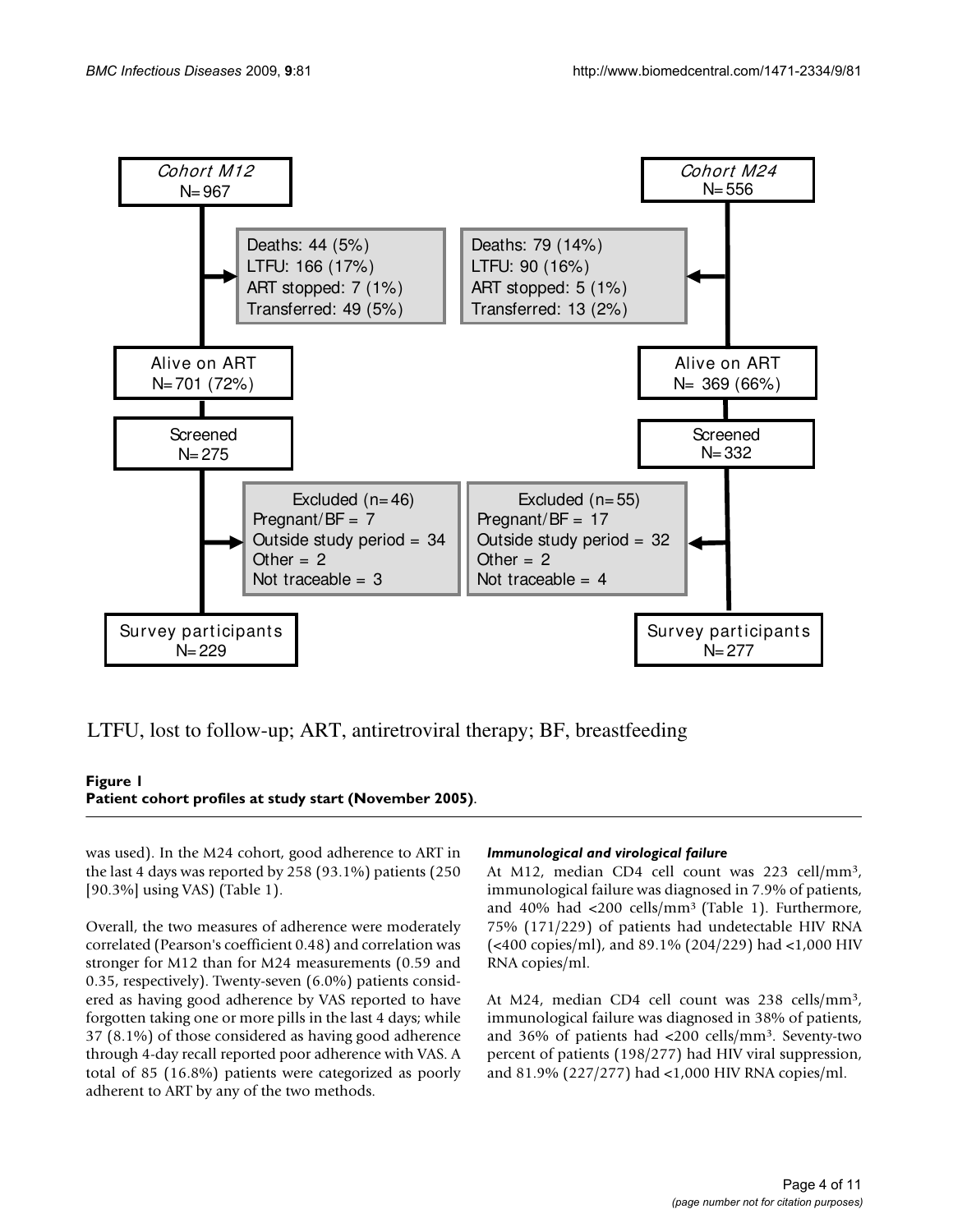**Table 1: Patient characteristics and outcomes**

| <b>Patient characteristics</b>               | <b>Cohort M12</b><br>$(N = 229)$ | <b>Cohort M24</b><br>$(N = 277)$ |
|----------------------------------------------|----------------------------------|----------------------------------|
| <b>Characteristics at ART start</b>          |                                  |                                  |
| Women (%)                                    | 151(65.9)                        | 173(62.4)                        |
| Median age, years [IQR]                      | 36.8 [32.0-42.3]                 | 36.5 [30.8-42.6]                 |
| ARV naïve (%)*                               | 225 (98.2)                       | 273 (98.6)                       |
| Median follow-up before ART, months [IQR]    | $6.2$ [3.9-11.4]                 | $3.7$ [1.8-7.7]                  |
| First ART regimen prescribed d4T/3TC/NVP     | 226 (98.7)                       | 265 (95.7)                       |
| WHO stage 3 or 4 (%)                         | 201 (87.7)                       | 246 (88.8)                       |
| Body mass index <17 $kg/m^2$ (%)             | 38 (17.8); $n = 214$             | 43 (16.8); $n = 256$             |
| CD4 cell count, cells/mm <sup>3</sup>        | $n = 133$                        | $n = 239$                        |
| Median [IQR]                                 | $100$ [45-147]                   | 93 [40-144]                      |
| $< 50$ (%)                                   | 36 (27.1)                        | 73 (30.5)                        |
| Characteristics at time of survey            |                                  |                                  |
| Non-cumulative WHO stage at survey (%)       | $n = 223$                        | $n = 267$                        |
| Asymptomatic                                 | 136(61.0)                        | 160 (59.9)                       |
| Stage 1 or 2                                 | 63 (28.2)                        | 86 (32.2)                        |
| Stage 3 or 4                                 | 24 (10.8)                        | 21(7.9)                          |
| Body mass index, kg/m <sup>2</sup>           |                                  |                                  |
| Median [IQR]                                 | 20.4 [18.9-22.0]                 | 20.8 [19.0-22.5]                 |
| <18.5 kg/m2 (%)                              | 43 (18.8)                        | 52 (18.7)                        |
| Median weight gain since ART start, kg [IQR] | $3$ [1-6]                        | $2[0-7]$                         |
| ARV-clinical related symptoms (%)            |                                  |                                  |
| Asthenia                                     | 70 (30.7)                        | 84 (30.3)                        |
| Digestive disorders                          | 132 (57.6)                       | 146 (52.7)                       |
| Neurological disorders                       | 102(44.5)                        | III(40.1)                        |
| Dermatological disorders                     | 70 (30.6)                        | 84 (30.3)                        |
| Morphological disorders                      | 39 (17.0)                        | 72 (26.0)                        |
| CD4 cell count, cells/mm <sup>3</sup>        |                                  |                                  |
| Median [IQR]                                 | 223 [163-308]                    | 238 [172-321]                    |
| $<$ 200 (%)                                  | 92 (40.2)                        | 100(36.1)                        |
| Median gain since ART start [IQR]            | +115 [59-170]                    | $+139$ [75-215]                  |
| Pills taken in last 4 days (%)               |                                  |                                  |
| Good adherence                               | 200 (87.3)                       | 258(93.1)                        |
| Poor adherence                               | 29(12.6)                         | 19(6.9)                          |
| 30-day VAS (%)                               |                                  |                                  |
| Good adherence                               | 198 (86.5)                       | 250 (90.3)                       |
| Poor adherence                               | 31(13.5)                         | 27(9.7)                          |
| Plasmatic NVP level (%)                      | $n = 204$                        | $n = 258$                        |
| Low                                          | 39 (19.1)                        | 32(12.4)                         |
| Normal                                       | 115(56.4)                        | 172 (66.7)                       |
| High                                         | 50 (24.5)                        | 54 (20.9)                        |
| Plasmatic EFV level (%)                      | $n = 23$                         | $n = 18$                         |
| Low                                          | 1(4.4)                           |                                  |
| Normal                                       | 13(56.5)                         | 11(61.1)                         |
| High                                         | 9(39.1)                          | 7(38.9)                          |

VAS, visual analogue scale; IQR, interquartile range

\*ARV-naïve does not include women who received PMTCT prophylaxis.

#### *Frequency of drug-resistant viruses*

We performed genotypic tests for 62 (82.7%) of patients with VL  $\geq$  1,000 copies/ml (PCR amplification failed for 13 samples) (Table 2). Five patients (8%) had no mutations. Wild-type viruses were found in 16 (26%; 6 at M12 and 10 at M24) patients. Fourteen (70%) patients at M12 and 32 (76%) at M24 had  $\geq$  1 mutation conferring drug resistance to NRTIs or NNRTIs. The overall frequency of resistant virus among treated patients was 7.3% (14/191) at M12 and 13.3% (32/240) at M24 (excluding 62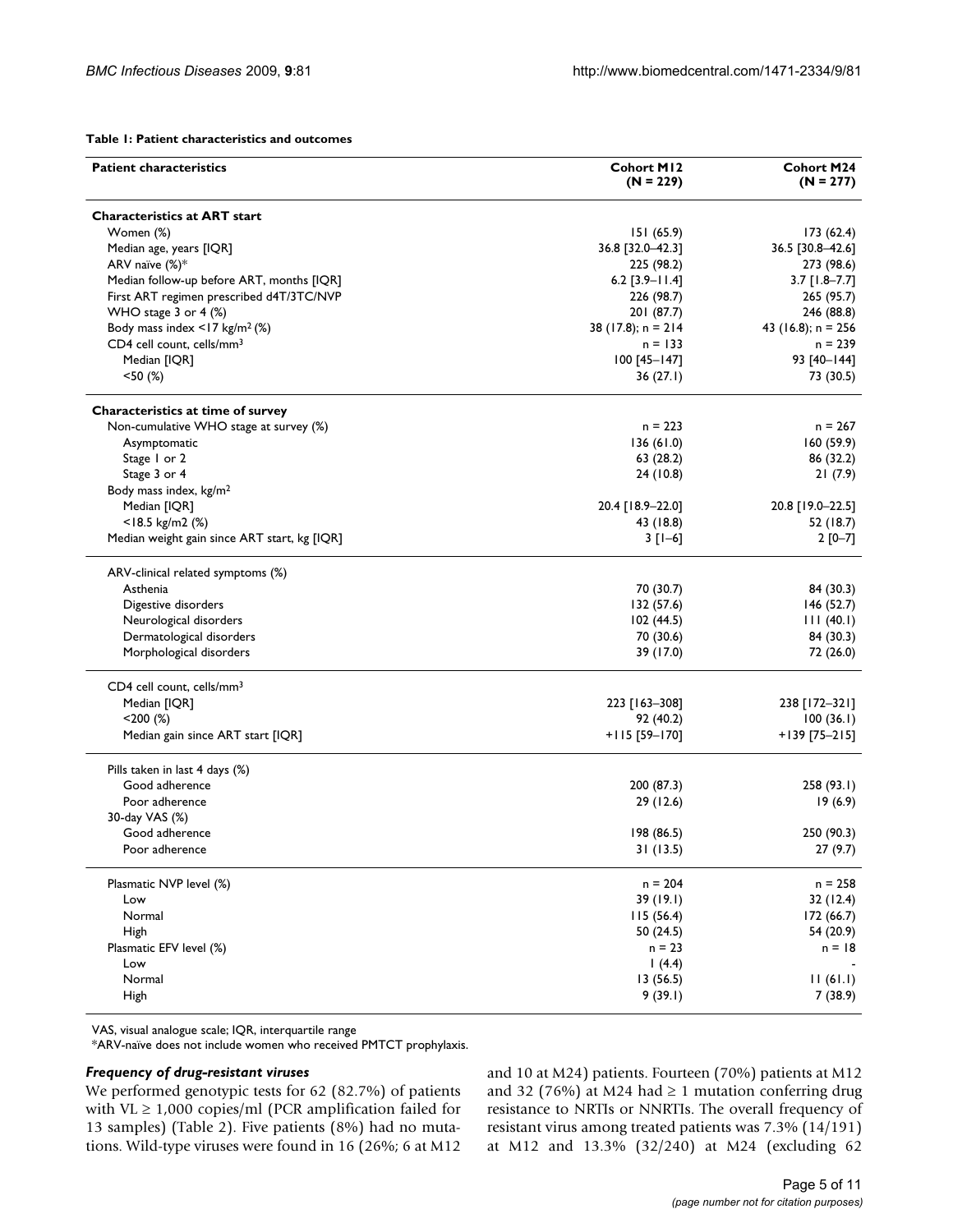| Table 2: Results of virological and genotypic resistance testing by cohort |  |  |
|----------------------------------------------------------------------------|--|--|
|----------------------------------------------------------------------------|--|--|

|                                     | <b>Cohort M12</b> | <b>Cohort M24</b> |
|-------------------------------------|-------------------|-------------------|
| HIV RNA $\geq$ 1,000 copies/ml (%)  | 25                | 50                |
| Available genotypic resistance (%)  | 20(80.0)          | 42 (84.0)         |
| Wild-type virus (%)                 | 6(30.0)           | 10(23.8)          |
| Resistance to $\geq$ 1 ARV drug (%) | 14(70.0)          | 32 (76.2)         |
| Resistance to EFV and NVP (%)       | 3(15.0)           | (2.4)             |
| Resistance to 3TC, EFV, and NVP (%) | 9(45.0)           | 22(52.4)          |
| Extensive resistance* (%)           | 2(10.0)           | 9(21.4)           |

ARV, antiretroviral; EFV, efavirenz; NVP, nevirapine; 3TC, lamivudine

\*Resistance to EFV, NVP, 3TC, stavudine, zidovudine, or tenofovir, and didanosine, or multidrug resistance.

patients with VL = 400–999 and 13 with failing amplification reaction); or 18.8% (43/229 and 52/277, respectively) if the 75 excluded patients were assumed to have resistance mutations.

The most prevalent NRTI and NNRTI mutations were M184V and K103N, respectively. In the M12 cohort, 3 viruses were resistant to EFV and NVP, and 9 to both 3TC and NNRTIs (EFV and NVP). One virus was resistant to 3TC, d4T, zidovudine (AZT), and NNRTIs (EFV and NVP), and 1 harbored K65R, K103N, Y181C, and G190A mutations conferring resistance to tenofovir (TDF), EFV, NVP, and possibly didanosine (ddI).

In the M24 cohort, only 1 virus was resistant to NVP and EFV, and 22 to both 3TC and NNRTIs. Six viruses with resistance mutations to both 3TC and NVP had additional resistance to d4T and/or AZT. Three viruses harbored a K65R mutation conferring resistance to TDF and possibly to ddI. One virus had a multidrug resistance profile (K65R, T69A, V75I, K103N, F116Y, Q151M, V179S, Y181C, and M184V), conferring resistance to all the NRTIs and to EFV and NVP.

Thymidine analogue mutations (TAMs) conferring resistance to AZT and d4T were observed in 5% and 14% patients at M24, respectively. Resistance to both TDF and ddI were described in 5% (1/20) at M12 and 7% (3/42) at M24. The NRTI multidrug resistance complex (Q151M) was found in 1 patient at M24. None of the viruses had mutations conferring resistance to the new NNRTIs (etravirine). Seven patients were resistant to AZT, d4T, 3TC, NVP, and EFV (6 in M24).

#### *Factors associated with virological failure*

Factors significantly associated with virological failure were longer time on therapy (OR 2.0; 95% CI 1.2–3.6 for M24 compared with M12 patients),  $\geq$  35 years of age at ART start (OR 0.5; 95% CI 0.3–0.8), TB diagnosis during ART (OR 2.3; 95% CI 1.0–5.0), weight less than baseline weight at time of ART initiation (OR 2.2; 95% CI 1.3–

3.9), poor adherence (using VAS, OR 3.9; 95% CI 1.9– 7.7), low NNRTI plasma concentration (OR 2.4; 95% CI 1.2–4.8), and presentation of general signs or symptoms (myalgia, hepatomegaly, splenomegaly, or lymphadenopathy; OR 2.6; 95% CI 1.5–4.5) (Table 3).

#### *NNRTI plasma concentrations*

In the M12 cohort, plasmatic concentrations of NVP and EFV were low in 19.1% (39/204) and 4.3% (1/23) of patients, respectively, and high in 24.5% (50/204) and 39.1% (9/23), respectively. NFV plasmatic concentrations were within normal therapeutic ranges ( $n = 2$ ). In the M24 cohort, low plasma NVP concentrations were observed in 12.4% (32/258) of patients and high NVP and EFV concentrations in 20.9% (54/258) and 38.9% (7/18), respectively.

#### *Factors associated with low NNRTI plasma concentrations*

Overall, the proportion of patients with low ARV concentrations significantly increased with increasing HIV RNA levels (from 12.8% in patients with undetectable VL to 22.7% in those with virological failure,  $P = 0.02$ ). This association was observed in both cohorts (Figure 2).

Poor adherence in the last 4 days (OR 3.8, 95% CI 1.9– 7.4) and reported digestive disorders (OR 1.7, 95% CI 0.9–2.9) were significantly associated with the presence of low plasma NNRTI or NFV concentrations (Table 3), but these factors were unrelated to the weight of the patients (data not shown).

#### **Discussion**

In the HIV care and treatment program of Arua, in rural Uganda, more than 70% of the patients remained in care after 1 or 2 years of treatment, but over 35% of patients remained at risk of developing opportunistic infections (<200 cells/mm2). Estimates of retention in care appear to be more favorable than those reported during the early years of the Drug Access Initiative (DAI) program among individuals treated in urban hospitals of Kampala, where patients were requested to pay the care fees (49–56% at 1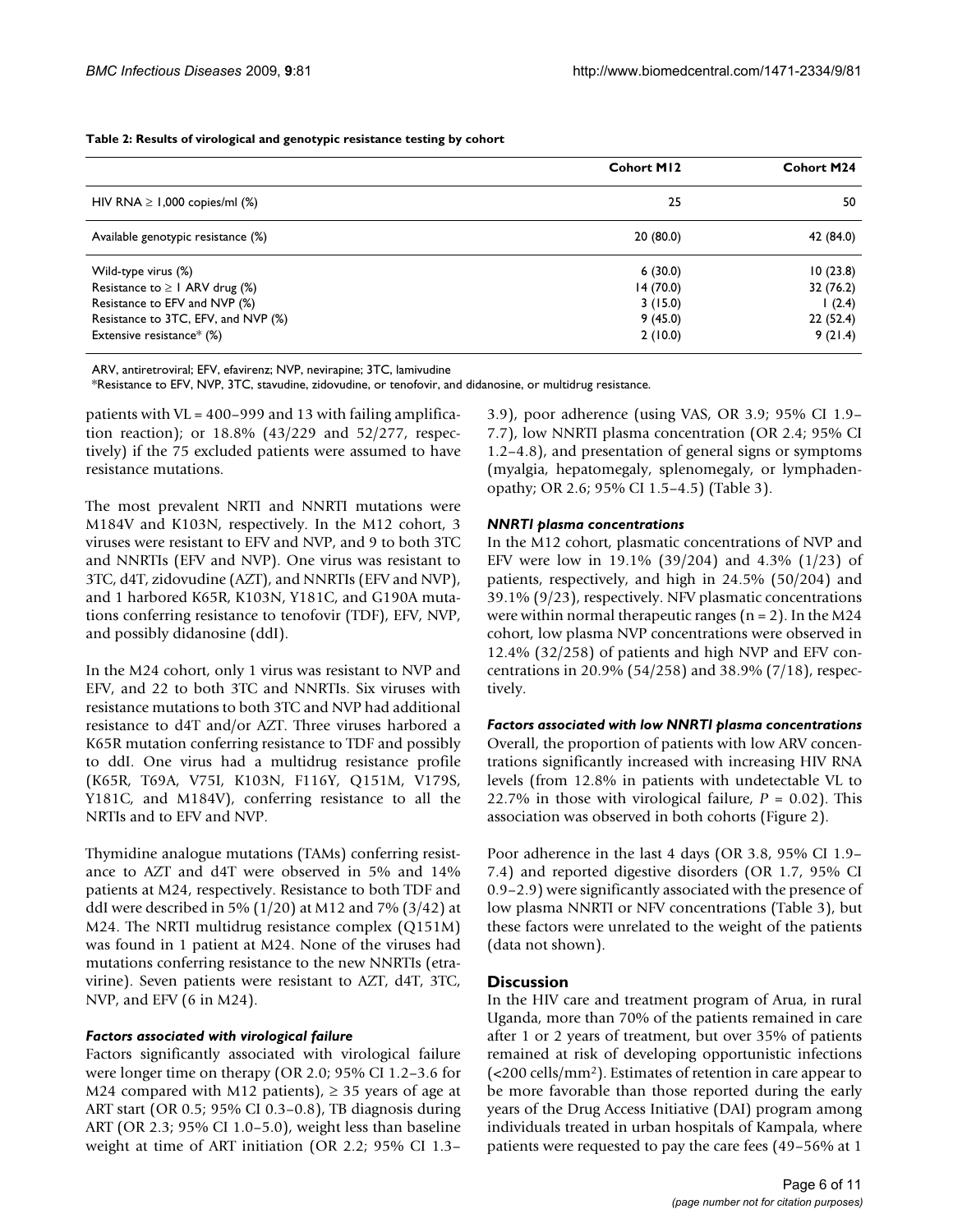|                                                           | Virological failure |                     |        |                                    |                | <b>Low NNRTI concentrations</b> |                     |                |                                    |                          |
|-----------------------------------------------------------|---------------------|---------------------|--------|------------------------------------|----------------|---------------------------------|---------------------|----------------|------------------------------------|--------------------------|
|                                                           | n/N                 | Univariate analysis |        | Multivariate analysis <sup>†</sup> |                | n/N                             | Univariate analysis |                | Multivariate analysis <sup>†</sup> |                          |
|                                                           |                     | OR (95% CI) P value |        | OR (95% CI)                        | P value        |                                 | OR (95% CI)         | P value        | OR (95% CI)                        | P value                  |
| M24 cohort<br>(vs. M12)                                   | 50/506              | $1.8(1.1-3.0)$      | 0.02   | $2.0(1.2-3.6)$                     | 0.01           | 32/505                          | $0.6(0.4-1.0)$      | 0.06           | $0.7(0.4-1.1)$                     | 0.15                     |
| Age at ART<br>start (vs. 15-34)                           |                     |                     |        |                                    |                |                                 |                     |                |                                    |                          |
| $\geq$ 35 years                                           | 40/506              | $0.5(0.3-0.9)$      | 0.02   | $0.5(0.3-0.8)$                     | 0.01           | 46/505                          | $1.1(0.7-1.9)$      | 0.58           |                                    |                          |
| School level (vs. secondary or higher)                    |                     |                     |        |                                    |                |                                 |                     |                |                                    |                          |
| Primary or no<br>education                                | 47/506              | $0.8(0.5 - 1.4)$    | 0.50   |                                    | $\blacksquare$ | 53/505                          | $1.5(0.9-2.6)$      | 0.14           | $1.3(0.8-2.4)$                     | 0.3                      |
| Non-cumulative WHO stage at survey (vs. asymptomatic)     |                     |                     |        |                                    |                |                                 |                     |                |                                    |                          |
| Stage $I-2$                                               | 32/490              | $1.9(1.2 - 3.3)$    | 0.04   | $1.9(1.1-3.3)$                     | 0.06           |                                 |                     |                |                                    |                          |
| Stage 3-4                                                 | 6/490               | $1.1(0.4-2.8)$      |        | $0.8(0.3-2.2)$                     |                |                                 |                     |                |                                    |                          |
| TB episode after<br><b>ART</b>                            | 11/506              | $2.1(0.9-4.3)$      | 0.06   | $2.3(1.0-5.0)$                     | 0.04           |                                 |                     |                |                                    |                          |
| Weight $\leq$ baseline                                    | 32/506              | $1.9(1.2 - 3.3)$    | 0.009  | $2.2(1.3-3.9)$                     | 0.004          | 15/505                          | $0.6(0.3 - 1.1)$    | 0.07           | $0.6(0.3 - 1.1)$                   | 0.11                     |
| <b>ARV-related</b><br>toxicity                            |                     |                     |        |                                    |                |                                 |                     |                |                                    |                          |
| <b>Digestive</b>                                          | 49/506              | $1.6(0.9-2.8)$      | 0.05   | $1.5(0.8-2.6)$                     | 0.15           | 48/505                          | $1.8(1.1-3.0)$      | 0.03           | $1.7(0.9-2.9)$                     | 0.05                     |
| Dermatologic                                              | 31/506              | $1.8(1.1-2.9)$      | 0.03   | $1.6(0.9-2.8)$                     | 0.08           | 21/505                          | $0.9(0.5 - 1.6)$    | 0.82           |                                    |                          |
| General<br>symptoms*                                      | 30/506              | $2.3(1.4-3.9)$      | 0.002  | $2.6$ (1.5-4.5)                    | 0.001          | 17/505                          | $0.9(0.5 - 1.6)$    | 0.74           |                                    |                          |
| <b>Poor adherence to ART</b> (<95% vs. $\geq$ 95%)        |                     |                     |        |                                    |                |                                 |                     |                |                                    |                          |
| % pills taken in<br>last 4d                               | 11/506              | $1.8(0.0-3.8)$      | 0.11   | $1.1(0.4-2.6)$                     | 0.85           | 17/505                          | $4.0(2.1 - 7.7)$    | 0.0001         | $3.8(1.9 - 7.4)$                   | < 0.0001                 |
| 30-day VAS                                                | 19/506              | $3.4(1.8-6.4)$      | 0.0002 | $3.9(1.9 - 7.7)$                   | 0.0001         | ÷,                              |                     | $\blacksquare$ |                                    | $\overline{\phantom{a}}$ |
| Nadir CD4+ <50<br>cells/mm <sup>3</sup> (vs. $\ge$<br>50) | 24/506              | $1.5(0.9-2.6)$      | 0.14   | $1.5(0.8-2.6)$                     | 0.20           | 19/503                          | $1.1(0.6-1.9)$      | 0.77           |                                    |                          |
| <b>Low NNRTI</b><br>plasma<br>concentration at<br>survey  | 17/505              | $1.9(1.1-3.7)$      | 0.03   | $2.4(1.2-4.8)$                     | 0.01           |                                 |                     |                |                                    |                          |

**Table 3: Factors associated with virological failure and low plasma NNRTI concentrations**

TB, tuberculosis; VAS, visual analogue scale; NNRTI, non-nucleoside reverse transcriptase inhibitor; OR, odds ratio; CI, confidence interval. \*General signs or symptoms: myalgia, hepatomegaly, splenomegaly, or lymphadenopathy; VAS.

†Multiple logistic regression using backward elimination approach and controlling for the effect of all variables for which adjusted estimates are shown.

year, and 46% at 2 years of ART) and more than 30% were ARV-experienced [3,5]. Like in other African settings, most of our patients started treatment at an advanced stage of HIV disease [4,10,22-24], which partly explains why a considerable proportion of patients had low CD4 cell counts after 1 or 2 years of therapy. As reported previously [11,25-27], early mortality in our cohorts was high with 88% of deaths occurring in the first 6 months of followup under ART. Delays in access to care (>80% of patients started treatment at an advanced clinical stage of HIV disease), delayed diagnosis and treatment of severe opportunistic infections (e.g. TB), undiagnosed severe immune reconstitution inflammatory syndromes, and nutritional deficiencies might have contributed to this increased early mortality [28-31].

Despite the frequency of clinical intolerances reported, the initial ART regimen was well tolerated, and few cases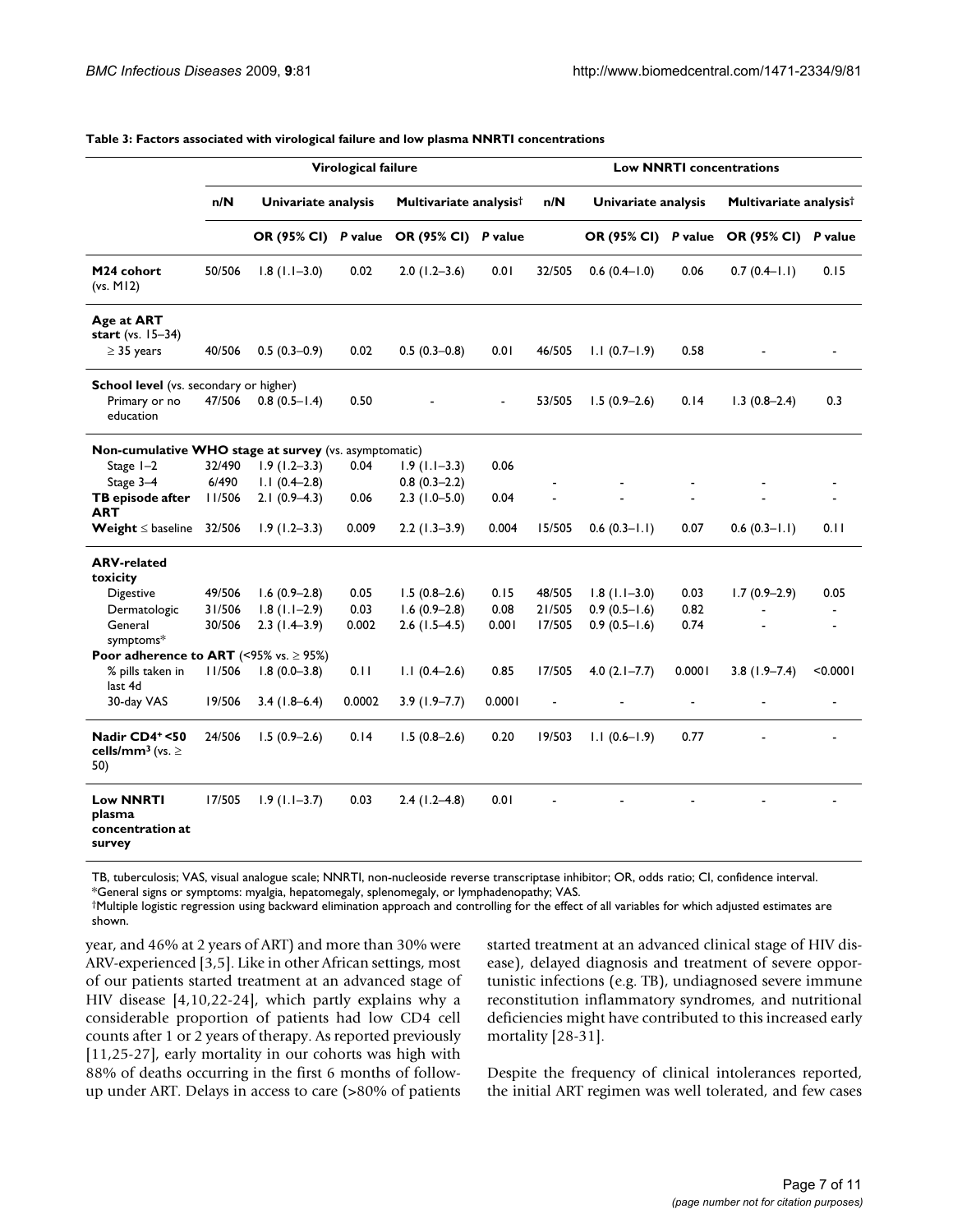

**HIV-1 RNA values by ARV drug plasma level and by cohort**.

of severe (grades 3 or 4) laboratory-based toxicity were diagnosed. Self-reported adherence at 12 and 24 months of ART was high and similar to that reported in other studies, both in resource-limited countries [32] and North America [33,34], with a higher proportion of patients reporting good adherence in the M24 cohort than the M12 cohort (90% compared with 80%, respectively). Although reported adherence is subject to measurement error and we cannot exclude that some patients overreported their level of adherence to ART during the survey, these findings were consistent with plasmatic ARV pharmacological measurements obtained in the same patients. However, the reported levels of adherence do not necessarily reflect patient's compliance throughout the duration of treatment.

The observed immune and virological responses at 1 and 2 years of ART were similar to those reported in other African settings [4,10,11,22,35,36] and in Western countries [37]. However, more than 35% of patients had a CD4 count <200 cells/ml and were therefore at increased risk of death due to occurrence of opportunistic diseases. In the M12 cohort, undetectable VL was achieved by 75% of the patients, and 89% had a VL <1,000 copies/ml. In Malawi, 87% of the patients receiving a 2 NRTI/1 NNRTI-based

regimen had a VL <1,000 copies/ml after a median of 10 months [10]. The DART study conducted in Zimbabwe and Uganda reported that 72% of patients who received AZT/3TC/TDF for a year had undetectable VL [4]. Also, in a teaching hospital of Kampala, undetectable VL was observed in 86% of patients treated with d4T/3TC/NVP for 1 year [7]. Similarly, in a patient cohort in Khayelitsha, South Africa, 70% of patients achieved undetectable VL at 1 year of ART [11]. In our M24 cohort, undetectable VL was achieved by 71% of the patients. Lower virological success rates have been reported in four urban clinics in Senegal, Côte d'Ivoire, Uganda, and Kenya after 2 years of ART (40–69% had a VL <400 copies/ml) [36].

Overall, 7% of patients with virological failure at M12 and 13% at M24 had resistant virus, which is similar to estimates reported for patients treated with 2 NRTI/1 NNRTIbased therapy in east Africa or South-east Asia after more than 9 months of treatment (9–18%) [10,35,38]. This figure might be underestimated if patients with unsuppressed HIV VL (400–999 copies/ml) but not virological failure also had viral mutations conferring resistance to therapy. More conservative estimates of prevalence of resistance would therefore be 18% and 21% of M12 and M24 patients, respectively, on treatment.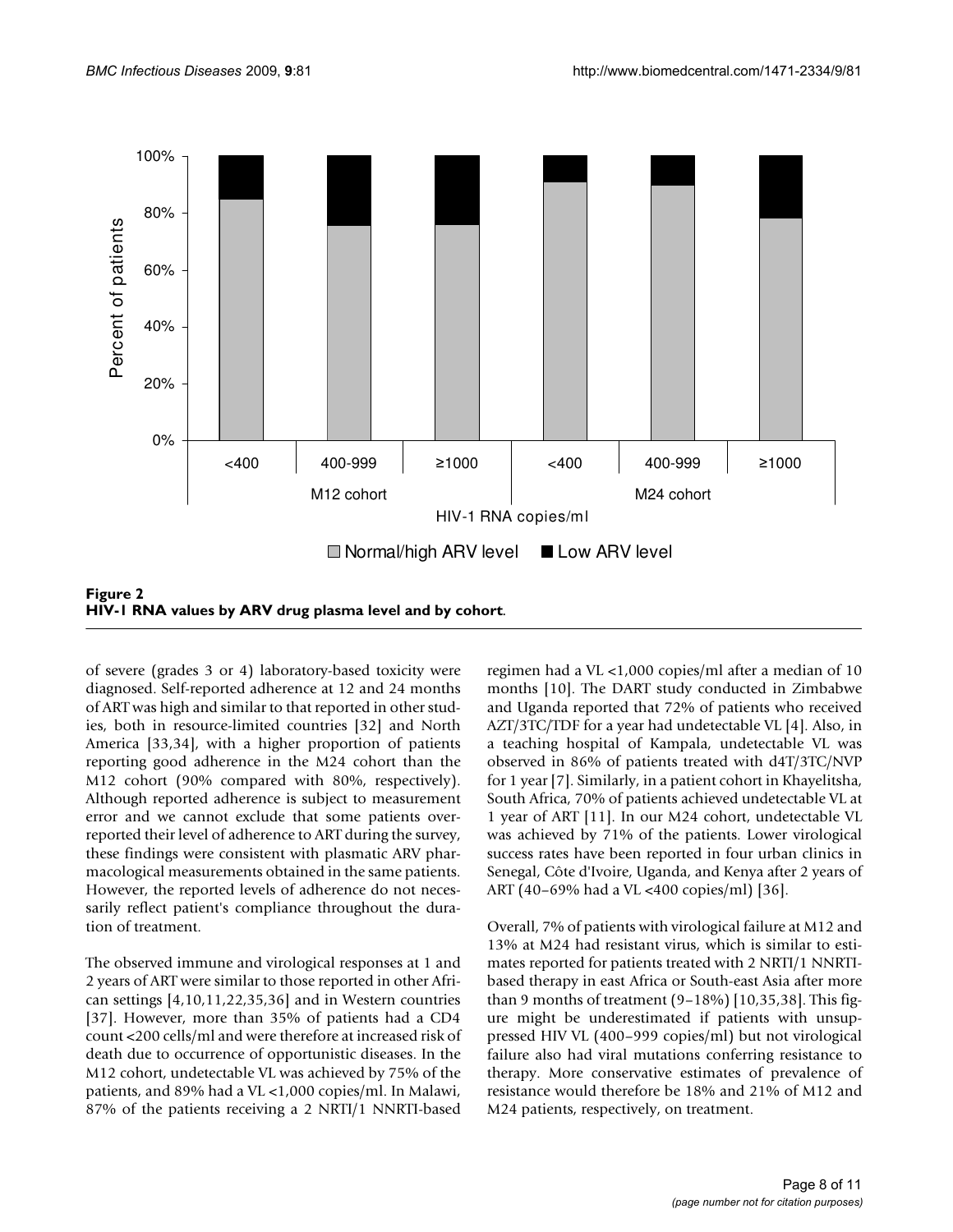Estimates of resistance and virological and immunological failure might also have been underestimated if some of the deaths or patients who were lost to follow-up died as a result of treatment failure and resistance. However, most deaths and losses to follow-up occurred within the first months of therapy when the likelihood of treatment failure was lower. Conversely, because our study is based on outcome data collected at a single time point and no confirmation of laboratory data was obtained in the following weeks, we might have slightly overestimated rates of virological and immunological failure due to measurement errors or to individual temporal variability in biological markers (e.g. HIV viral blips). As in previous studies conducted in patients using primarily d4T/3TC/ NVP, the most commonly observed resistance mutations were those associated with the use of NNRTIs (K103N) and 3TC (M184V) [7,10,38], and none of the isolated viruses had mutations conferring resistance to the new NNRTIs (etravirine).

Patients on ART for 2 years were twice as likely as those on 1 year treatment to develop virological failure. Patients diagnosed with TB after ART initiation were also more likely to fail therapy, suggesting that patients' virological response could be impaired when rifampicin-based anti-TB treatment is initiated while a patient is under ART. The potential interaction between NVP and rifampicin in HIVinfected patients treated for TB has been reported in previous studies [39-43]. This can result in subtherapeutic NVP plasma concentrations [39] and favor the development of resistance to this drug. Alternatively, pill burden associated with concomitant treatments could lead to decreased adherence to one or both regimens.

Early identification of patients with virological failure and switch to second-line therapy is important to prevent the accumulation of resistance that might compromise the effectiveness of subsequent lines of treatment. In this program where virological monitoring of patients is not routinely performed, patients presenting general clinical symptoms, those with a weight loss below the value observed at therapy initiation, or those reporting poor adherence were more likely to have virological failure. The association between high VL levels and subtherapeutic NNRTI concentrations has been previously reported in Malawi [44] and Cambodia [38], highlighting the importance of maintaining and reinforcing patients' adherence over time. In our study, patients severely immunosuppressed at the time of the survey were not more likely to have virological failure, although this might change if patients remain in a failing regimen for longer periods of time [38].

The pharmacological assessment showed increased plasmatic levels of NNRTI in 23% of patients on NVP-based

therapy and 39% of those on EFV. These figures are higher than what has been described in Western countries, and are likely to be related to the lower weight of our patients at ART initiation [44] compared with European patients [45,46]. In contrast, subtherapeutic levels of NVP and EFV were found in 15% and 2% of the patients, respectively. As in previous studies, the risk of having low NNRTI concentrations in plasma was nearly 4 times higher in patients with poor self-reported adherence [44,47]. We also found a higher risk of subtherapeutic ARV levels in patients who reported digestive disorders at the time of the survey. Vomiting, malabsorption, or misclassification bias (e.g. if patients who reported symptoms were also more likely to report poor adherence) could contribute to explain this finding.

## **Conclusion**

In conclusion, in this HIV/AIDS care program implemented in a rural African setting using a simplified scaleup approach and free generic ART, survival and retention in care were satisfactory at up to 2 years of therapy, but efforts to increase earlier access to treatment and to improve patient management and support to achieve better immunological and virological outcomes on ART remain necessary to prolong patient survival. Early identification of poor adherence during follow-up, especially in the presence of intolerance to ARV and when TB treatment is provided, should be considered to maximize the duration of first-line therapy.

## **Competing interests**

The authors declare that they have no competing interests.

## **Authors' contributions**

LA designed and implemented the study, analyzed and managed data, interpreted results, and wrote the manuscript. GG and CO set up and implemented the study in the field and contributed to the interpretations of results. LP performed statistical analyses. PA contributed to the design, set-up, and implementation of the study. M-LC and CLT performed the virological and pharmacological tests and contributed to the interpretation of the results. SB and DO helped to design the study, interpret the results, and draft the manuscript. MP-R performed statistical analysis, interpreted results, and co-wrote the manuscript. All authors read and approved the final manuscript.

#### **Acknowledgements**

The authors would like to thank the patients and their families for their participation in the study and for their motivation and collaboration. We also thank the medical personnel of the Ugandan Ministry of Health and the MSF field team for their support and technical advice in the implementation of this study. Thanks to Oliver Yun for his editorial support. Financial support for this study was provided by Médecins Sans Frontières.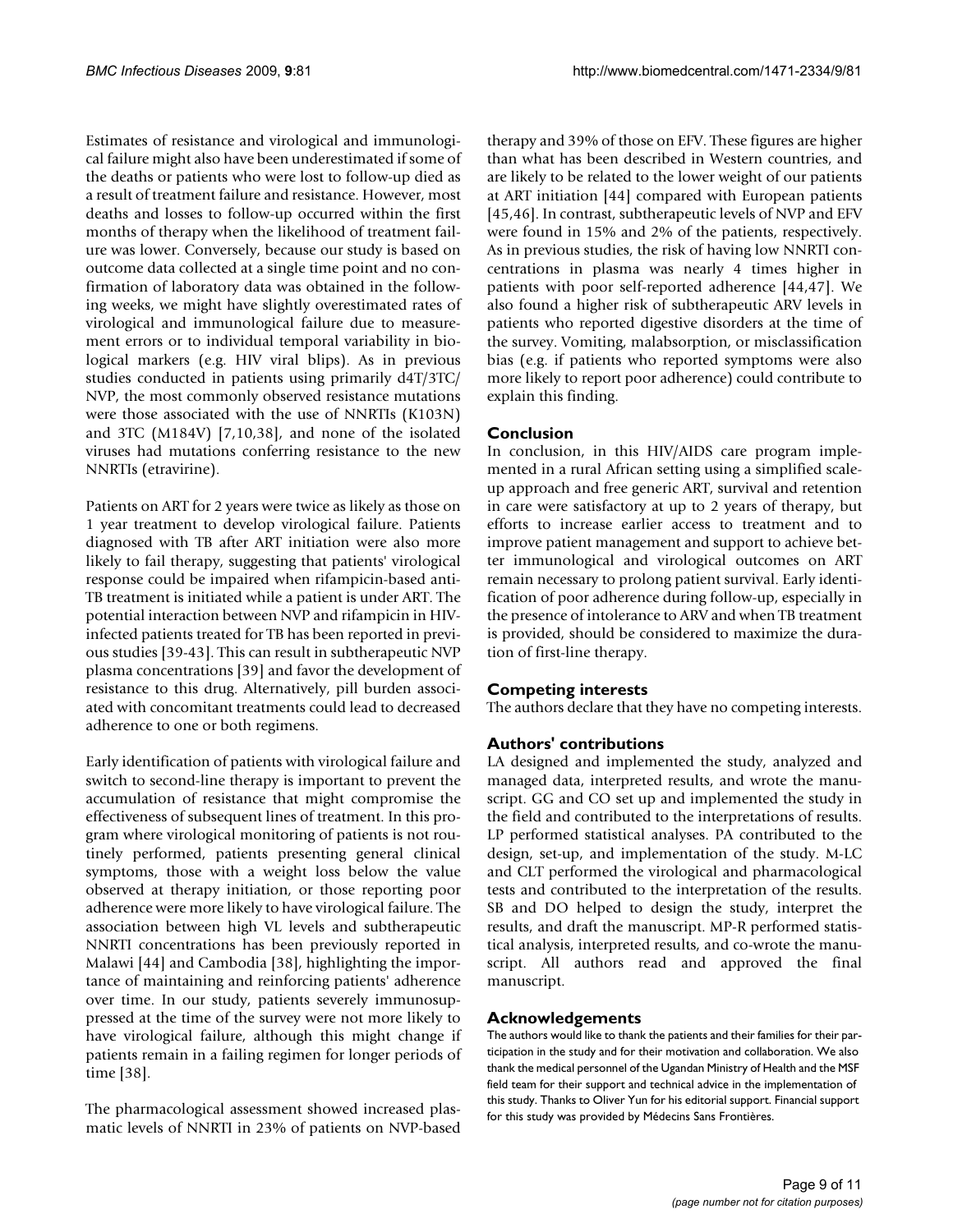#### **References**

- UNAIDS: **Epidemiological fact sheets on HIV/AIDS and STIs.**<br>Uganda; 2008 update. [http://www.unaids.org/en/ **Uganda; 2008 update.** [\[http://www.unaids.org/en/](http://www.unaids.org/en/Regions_Countries/Countries/Uganda.asp) [Regions\\_Countries/Countries/Uganda.asp](http://www.unaids.org/en/Regions_Countries/Countries/Uganda.asp)].
- 2. Kebba A, Atwine D, Mwebaze R, Kityo C, Nakityo R, Peter M: **[Ther](http://www.ncbi.nlm.nih.gov/entrez/query.fcgi?cmd=Retrieve&db=PubMed&dopt=Abstract&list_uids=12487824)[apeutic responses to AZT + 3TC + EFV in advanced antiret](http://www.ncbi.nlm.nih.gov/entrez/query.fcgi?cmd=Retrieve&db=PubMed&dopt=Abstract&list_uids=12487824)[roviral naive HIV type 1-infected Ugandan patients.](http://www.ncbi.nlm.nih.gov/entrez/query.fcgi?cmd=Retrieve&db=PubMed&dopt=Abstract&list_uids=12487824)** *AIDS Res Hum Retroviruses* 2002, **18:**1181-1187.
- 3. Weidle PJ, Malamba S, Mwebaze R, *et al.*: **[Assessment of a pilot](http://www.ncbi.nlm.nih.gov/entrez/query.fcgi?cmd=Retrieve&db=PubMed&dopt=Abstract&list_uids=12114039) [antiretroviral drug therapy programme in Uganda: patients'](http://www.ncbi.nlm.nih.gov/entrez/query.fcgi?cmd=Retrieve&db=PubMed&dopt=Abstract&list_uids=12114039) [response, survival, and drug resistance.](http://www.ncbi.nlm.nih.gov/entrez/query.fcgi?cmd=Retrieve&db=PubMed&dopt=Abstract&list_uids=12114039)** *Lancet* 2002, **360:**34-40.
- 4. DART Virology Group and Trial Team: **[Virological response to a](http://www.ncbi.nlm.nih.gov/entrez/query.fcgi?cmd=Retrieve&db=PubMed&dopt=Abstract&list_uids=16791013) [triple nucleoside/nucleotide analogue regimen over 48](http://www.ncbi.nlm.nih.gov/entrez/query.fcgi?cmd=Retrieve&db=PubMed&dopt=Abstract&list_uids=16791013)** [weeks in HIV-1-infected adults in Africa.](http://www.ncbi.nlm.nih.gov/entrez/query.fcgi?cmd=Retrieve&db=PubMed&dopt=Abstract&list_uids=16791013) **20:**1391-1399.
- 5. Kabugo C, Bahendeka S, Mwebaze R, *et al.*: **[Long-term experience](http://www.ncbi.nlm.nih.gov/entrez/query.fcgi?cmd=Retrieve&db=PubMed&dopt=Abstract&list_uids=15793369) [providing antiretroviral drugs in a fee-for-service HIV clinic](http://www.ncbi.nlm.nih.gov/entrez/query.fcgi?cmd=Retrieve&db=PubMed&dopt=Abstract&list_uids=15793369) in Uganda: evidence of extended virologic and CD4+ cell [count responses.](http://www.ncbi.nlm.nih.gov/entrez/query.fcgi?cmd=Retrieve&db=PubMed&dopt=Abstract&list_uids=15793369)** *J Acquir Immune Defic Syndr* 2005, **38:**578-583.
- 6. Spacek LA, Shihab HM, Kamya MR, *et al.*: **[Response to antiretrovi](http://www.ncbi.nlm.nih.gov/entrez/query.fcgi?cmd=Retrieve&db=PubMed&dopt=Abstract&list_uids=16355337)[ral therapy in HIV-infected patients attending a public,](http://www.ncbi.nlm.nih.gov/entrez/query.fcgi?cmd=Retrieve&db=PubMed&dopt=Abstract&list_uids=16355337) [urban clinic in Kampala, Uganda.](http://www.ncbi.nlm.nih.gov/entrez/query.fcgi?cmd=Retrieve&db=PubMed&dopt=Abstract&list_uids=16355337)** *Clin Infect Dis* 2006, **42:**252-259.
- 7. Kamya MR, Mayanja-Kizza H, Kambugu A, *et al.*: **[Predictors of long](http://www.ncbi.nlm.nih.gov/entrez/query.fcgi?cmd=Retrieve&db=PubMed&dopt=Abstract&list_uids=17693883)[term viral failure among Ugandan children and adults](http://www.ncbi.nlm.nih.gov/entrez/query.fcgi?cmd=Retrieve&db=PubMed&dopt=Abstract&list_uids=17693883) [treated with antiretroviral therapy.](http://www.ncbi.nlm.nih.gov/entrez/query.fcgi?cmd=Retrieve&db=PubMed&dopt=Abstract&list_uids=17693883)** *J Acquir Immune Defic Syndr* 2007, **46:**187-193.
- 8. Gilks CF, Crowley S, Ekpini R, *et al.*: **[The WHO public-health](http://www.ncbi.nlm.nih.gov/entrez/query.fcgi?cmd=Retrieve&db=PubMed&dopt=Abstract&list_uids=16890837) [approach to antiretroviral treatment against HIV in](http://www.ncbi.nlm.nih.gov/entrez/query.fcgi?cmd=Retrieve&db=PubMed&dopt=Abstract&list_uids=16890837) [resource-limited settings.](http://www.ncbi.nlm.nih.gov/entrez/query.fcgi?cmd=Retrieve&db=PubMed&dopt=Abstract&list_uids=16890837)** *Lancet* 2006, **368:**505-510.
- 9. World Health Organization: **Scaling up access to antiretroviral therapy in Resource-limited settings: treatment guidelines for a public health approach. 2003 revision.** Geneva: WHO; 2004.
- 10. Ferradini L, Jeannin A, Pinoges L, *et al.*: **[Scaling up of highly active](http://www.ncbi.nlm.nih.gov/entrez/query.fcgi?cmd=Retrieve&db=PubMed&dopt=Abstract&list_uids=16631912) [antiretroviral therapy in a rural district of Malawi: an effec](http://www.ncbi.nlm.nih.gov/entrez/query.fcgi?cmd=Retrieve&db=PubMed&dopt=Abstract&list_uids=16631912)[tiveness assessment.](http://www.ncbi.nlm.nih.gov/entrez/query.fcgi?cmd=Retrieve&db=PubMed&dopt=Abstract&list_uids=16631912)** *Lancet* 2006, **367:**1335-1342.
- 11. Coetzee D, Hildebrand K, Boulle A, *et al.*: **[Outcomes after two](http://www.ncbi.nlm.nih.gov/entrez/query.fcgi?cmd=Retrieve&db=PubMed&dopt=Abstract&list_uids=15060436) [years of providing antiretroviral treatment in Khayelitsha,](http://www.ncbi.nlm.nih.gov/entrez/query.fcgi?cmd=Retrieve&db=PubMed&dopt=Abstract&list_uids=15060436) [South Africa.](http://www.ncbi.nlm.nih.gov/entrez/query.fcgi?cmd=Retrieve&db=PubMed&dopt=Abstract&list_uids=15060436)** *AIDS* 2004, **18:**887-895.
- 12. Wu EY, Wilkinson JM, Naret DG, *et al.*: **[High-performance liquid](http://www.ncbi.nlm.nih.gov/entrez/query.fcgi?cmd=Retrieve&db=PubMed&dopt=Abstract&list_uids=9300874) [chromatographic method for the determination of nelfina](http://www.ncbi.nlm.nih.gov/entrez/query.fcgi?cmd=Retrieve&db=PubMed&dopt=Abstract&list_uids=9300874)[vir, a novel HIV-1 protease inhibitor, in human plasma.](http://www.ncbi.nlm.nih.gov/entrez/query.fcgi?cmd=Retrieve&db=PubMed&dopt=Abstract&list_uids=9300874)** *J Chromatogr B Biomed Sci Appl* 1997, **695:**373-380.
- 13. van Heeswijk RP, Hoetelmans RM, Meenhorst PL, Mulder JW, Beijnen JH: **[Rapid determination of nevirapine in human plasma by](http://www.ncbi.nlm.nih.gov/entrez/query.fcgi?cmd=Retrieve&db=PubMed&dopt=Abstract&list_uids=9746255) [ion-pair reversed-phase high-performance liquid chroma](http://www.ncbi.nlm.nih.gov/entrez/query.fcgi?cmd=Retrieve&db=PubMed&dopt=Abstract&list_uids=9746255)[tography with ultraviolet detection.](http://www.ncbi.nlm.nih.gov/entrez/query.fcgi?cmd=Retrieve&db=PubMed&dopt=Abstract&list_uids=9746255)** *J Chromatogr B Biomed Sci Appl* 1998, **713:**395-399.
- 14. Rouet F: **[Transfer and evaluation of an automated, low-cost](http://www.ncbi.nlm.nih.gov/entrez/query.fcgi?cmd=Retrieve&db=PubMed&dopt=Abstract&list_uids=15956387) [real-time reverse transcription-PCR test for diagnosis and](http://www.ncbi.nlm.nih.gov/entrez/query.fcgi?cmd=Retrieve&db=PubMed&dopt=Abstract&list_uids=15956387) monitoring of human immunodeficiency virus type 1 infec[tion in a West African resource-limited setting.](http://www.ncbi.nlm.nih.gov/entrez/query.fcgi?cmd=Retrieve&db=PubMed&dopt=Abstract&list_uids=15956387)** *J Clin Microbiol* 2005, **43:**2709-2717.
- 15. Descamps D: **[French national sentinel survey of antiretroviral](http://www.ncbi.nlm.nih.gov/entrez/query.fcgi?cmd=Retrieve&db=PubMed&dopt=Abstract&list_uids=15793364) [drug resistance in patients with HIV-1 primary infection and](http://www.ncbi.nlm.nih.gov/entrez/query.fcgi?cmd=Retrieve&db=PubMed&dopt=Abstract&list_uids=15793364) in antiretroviral-naïve chronically infected patients in 2001– [2002.](http://www.ncbi.nlm.nih.gov/entrez/query.fcgi?cmd=Retrieve&db=PubMed&dopt=Abstract&list_uids=15793364)** *J Acquir Immune Defic Syndr* 2005, **38:**545-552.
- 16. ANRS: **The French ANRS (National Agency for AIDS Research) AC11 HIV-1 Resistance Group: HIV-1 genotypic** drug resistance interpretation algorithms. [frenchresistance.org\]](http://www.hivfrenchresistance.org).
- 17. AIDS Clinical Trial Group: **Division of AIDS table for grading the severity of adult and pediatric adverse events.** 2004 [[http://](http://www.aactg.org/) [www.aactg.org/\]](http://www.aactg.org/).
- 18. World Health Organization: **Antiretroviral therapy for HIV infection in adults and adolescents: recommendations for a public health approach.** Geneva: WHO; 2006.
- 19. World Health Organization: **WHO consultation on ART failure in the context of public health approach. Draft meeting report.** Geneva: WHO; 2008.
- 20. Taburet AM, Garrafo R, Goujard C, Molina M, Peytavin G, Treluyer JM: **[Pharmacologie des Antirétroviraux: Indications des dosages plasmatiques des antirétroviraux].** In *Prise en charge médicale des personnes infectées par le VIH. Rapport 2006, Recommandations*

*du groupe d'experts Sous la direction du Professeur Patrick Yeni* Edited by: Flammarion SA, Direction Générale de la Sante ANRS. Paris: République Française. Ministère de la Santé et des solidarités; 2006:171-184.

- 21. Bouyer J, Hémon D, Cordier S, *et al.*: **Epidemiologie, principes et méthodes quantitatives.** INSERM ed. Paris; 1995.
- 22. Djomand G, Roels T, Ellerbrock T, *et al.*: **[Virologic and immuno](http://www.ncbi.nlm.nih.gov/entrez/query.fcgi?cmd=Retrieve&db=PubMed&dopt=Abstract&list_uids=14565604)logic outcomes and programmatic challenges of an antiret[roviral treatment pilot project in Abidjan, Cote d'Ivoire.](http://www.ncbi.nlm.nih.gov/entrez/query.fcgi?cmd=Retrieve&db=PubMed&dopt=Abstract&list_uids=14565604)** *AIDS* 2003, **17(Suppl 3):**S5-S15.
- 23. Libamba E, Makombe S, Mhango E, *et al.*: **[Supervision, monitoring](http://www.ncbi.nlm.nih.gov/entrez/query.fcgi?cmd=Retrieve&db=PubMed&dopt=Abstract&list_uids=16628306) [and evaluation of nationwide scale-up of antiretroviral ther](http://www.ncbi.nlm.nih.gov/entrez/query.fcgi?cmd=Retrieve&db=PubMed&dopt=Abstract&list_uids=16628306)[apy in Malawi.](http://www.ncbi.nlm.nih.gov/entrez/query.fcgi?cmd=Retrieve&db=PubMed&dopt=Abstract&list_uids=16628306)** *Bull World Health Organ* 2006, **84:**320-326.
- 24. Stringer JS, Zulu I, Levy J, *et al.*: **[Rapid scale-up of antiretroviral](http://www.ncbi.nlm.nih.gov/entrez/query.fcgi?cmd=Retrieve&db=PubMed&dopt=Abstract&list_uids=16905784) [therapy at primary care sites in Zambia: feasibility and early](http://www.ncbi.nlm.nih.gov/entrez/query.fcgi?cmd=Retrieve&db=PubMed&dopt=Abstract&list_uids=16905784) [outcomes.](http://www.ncbi.nlm.nih.gov/entrez/query.fcgi?cmd=Retrieve&db=PubMed&dopt=Abstract&list_uids=16905784)** *JAMA* 2006, **296:**782-793.
- 25. Braitstein P, Brinkhof MW, Dabis F, *et al.*: **[Mortality of HIV-1](http://www.ncbi.nlm.nih.gov/entrez/query.fcgi?cmd=Retrieve&db=PubMed&dopt=Abstract&list_uids=16530575) [infected patients in the first year of antiretroviral therapy:](http://www.ncbi.nlm.nih.gov/entrez/query.fcgi?cmd=Retrieve&db=PubMed&dopt=Abstract&list_uids=16530575) comparison between low-income and high-income coun[tries.](http://www.ncbi.nlm.nih.gov/entrez/query.fcgi?cmd=Retrieve&db=PubMed&dopt=Abstract&list_uids=16530575)** *Lancet* 2006, **367:**817-824.
- 26. Etard JF, Ndiaye I, Thierry-Mieg M, *et al.*: **[Mortality and causes of](http://www.ncbi.nlm.nih.gov/entrez/query.fcgi?cmd=Retrieve&db=PubMed&dopt=Abstract&list_uids=16691070) [death in adults receiving highly active antiretroviral therapy](http://www.ncbi.nlm.nih.gov/entrez/query.fcgi?cmd=Retrieve&db=PubMed&dopt=Abstract&list_uids=16691070) [in Senegal: a 7-year cohort study.](http://www.ncbi.nlm.nih.gov/entrez/query.fcgi?cmd=Retrieve&db=PubMed&dopt=Abstract&list_uids=16691070)** *AIDS* 2006, **20:**1181-1189.
- 27. Zachariah R, Fitzgerald M, Massaquoi M, *et al.*: **[Risk factors for high](http://www.ncbi.nlm.nih.gov/entrez/query.fcgi?cmd=Retrieve&db=PubMed&dopt=Abstract&list_uids=17117022) [early mortality in patients on antiretroviral treatment in a](http://www.ncbi.nlm.nih.gov/entrez/query.fcgi?cmd=Retrieve&db=PubMed&dopt=Abstract&list_uids=17117022) [rural district of Malawi.](http://www.ncbi.nlm.nih.gov/entrez/query.fcgi?cmd=Retrieve&db=PubMed&dopt=Abstract&list_uids=17117022)** *AIDS* 2006, **20:**2355-2360.
- Anabwani G, Navario P: **[Nutrition and HIV/AIDS in sub-Saha](http://www.ncbi.nlm.nih.gov/entrez/query.fcgi?cmd=Retrieve&db=PubMed&dopt=Abstract&list_uids=15661483)[ran Africa: an overview.](http://www.ncbi.nlm.nih.gov/entrez/query.fcgi?cmd=Retrieve&db=PubMed&dopt=Abstract&list_uids=15661483)** *Nutrition* 2005, **21:**96-99.
- 29. Badri M, Lawn SD, Wood R: **[Short-term risk of AIDS or death](http://www.ncbi.nlm.nih.gov/entrez/query.fcgi?cmd=Retrieve&db=PubMed&dopt=Abstract&list_uids=17027731) [in people infected with HIV-1 before antiretroviral therapy](http://www.ncbi.nlm.nih.gov/entrez/query.fcgi?cmd=Retrieve&db=PubMed&dopt=Abstract&list_uids=17027731) [in South Africa: a longitudinal study.](http://www.ncbi.nlm.nih.gov/entrez/query.fcgi?cmd=Retrieve&db=PubMed&dopt=Abstract&list_uids=17027731)** *Lancet* 2006, **368:**1254-1259.
- 30. DeSimone JA, Pomerantz RJ, Babinchak TJ: **[Inflammatory reac](http://www.ncbi.nlm.nih.gov/entrez/query.fcgi?cmd=Retrieve&db=PubMed&dopt=Abstract&list_uids=10975963)[tions in HIV-1-infected persons after initiation of highly](http://www.ncbi.nlm.nih.gov/entrez/query.fcgi?cmd=Retrieve&db=PubMed&dopt=Abstract&list_uids=10975963) [active antiretroviral therapy.](http://www.ncbi.nlm.nih.gov/entrez/query.fcgi?cmd=Retrieve&db=PubMed&dopt=Abstract&list_uids=10975963)** *Ann Intern Med* 2000, **133:**447-454.
- 31. Gandhi NR, Moll A, Sturm AW, *et al.*: **[Extensively drug-resistant](http://www.ncbi.nlm.nih.gov/entrez/query.fcgi?cmd=Retrieve&db=PubMed&dopt=Abstract&list_uids=17084757) [tuberculosis as a cause of death in patients co-infected with](http://www.ncbi.nlm.nih.gov/entrez/query.fcgi?cmd=Retrieve&db=PubMed&dopt=Abstract&list_uids=17084757) [tuberculosis and HIV in a rural area of South Africa.](http://www.ncbi.nlm.nih.gov/entrez/query.fcgi?cmd=Retrieve&db=PubMed&dopt=Abstract&list_uids=17084757)** *Lancet* 2006, **368:**1575-1580.
- 32. Weidle PJ, Wamai N, Solberg P, *et al.*: **[Adherence to antiretroviral](http://www.ncbi.nlm.nih.gov/entrez/query.fcgi?cmd=Retrieve&db=PubMed&dopt=Abstract&list_uids=17084759) [therapy in a home-based AIDS care programme in rural](http://www.ncbi.nlm.nih.gov/entrez/query.fcgi?cmd=Retrieve&db=PubMed&dopt=Abstract&list_uids=17084759) [Uganda.](http://www.ncbi.nlm.nih.gov/entrez/query.fcgi?cmd=Retrieve&db=PubMed&dopt=Abstract&list_uids=17084759)** *Lancet* 2006, **368:**1587-1594.
- 33. Diamond C, Richardson JL, Milam J, *et al.*: **[Use of and adherence to](http://www.ncbi.nlm.nih.gov/entrez/query.fcgi?cmd=Retrieve&db=PubMed&dopt=Abstract&list_uids=15905739) [antiretroviral therapy is associated with decreased sexual](http://www.ncbi.nlm.nih.gov/entrez/query.fcgi?cmd=Retrieve&db=PubMed&dopt=Abstract&list_uids=15905739) [risk behavior in HIV clinic patients.](http://www.ncbi.nlm.nih.gov/entrez/query.fcgi?cmd=Retrieve&db=PubMed&dopt=Abstract&list_uids=15905739)** *J Acquir Immune Defic Syndr* 2005, **39:**211-218.
- 34. Russell J, Krantz S, Neville S: **[The patient-provider relationship](http://www.ncbi.nlm.nih.gov/entrez/query.fcgi?cmd=Retrieve&db=PubMed&dopt=Abstract&list_uids=15358924) [and adherence to highly active antiretroviral therapy.](http://www.ncbi.nlm.nih.gov/entrez/query.fcgi?cmd=Retrieve&db=PubMed&dopt=Abstract&list_uids=15358924)** *J Assoc Nurses AIDS Care* 2004, **15:**40-47.
- 35. Laurent C, Ngom Gueye NF, Ndour CT, *et al.*: **[Long-term benefits](http://www.ncbi.nlm.nih.gov/entrez/query.fcgi?cmd=Retrieve&db=PubMed&dopt=Abstract&list_uids=15608518) [of highly active antiretroviral therapy in senegalese HIV-1](http://www.ncbi.nlm.nih.gov/entrez/query.fcgi?cmd=Retrieve&db=PubMed&dopt=Abstract&list_uids=15608518) [infected adults.](http://www.ncbi.nlm.nih.gov/entrez/query.fcgi?cmd=Retrieve&db=PubMed&dopt=Abstract&list_uids=15608518)** *J Acquir Immune Defic Syndr* 2005, **38:**14-17.
- 36. Sow PS, Otieno LF, Bissagnene E, *et al.*: **[Implementation of an](http://www.ncbi.nlm.nih.gov/entrez/query.fcgi?cmd=Retrieve&db=PubMed&dopt=Abstract&list_uids=17146376) [antiretroviral access program for HIV-1-infected individuals](http://www.ncbi.nlm.nih.gov/entrez/query.fcgi?cmd=Retrieve&db=PubMed&dopt=Abstract&list_uids=17146376) in resource-limited settings: clinical results from 4 African [countries.](http://www.ncbi.nlm.nih.gov/entrez/query.fcgi?cmd=Retrieve&db=PubMed&dopt=Abstract&list_uids=17146376)** *J Acquir Immune Defic Syndr* 2007, **44:**262-267.
- 37. Bartlett JA, DeMasi R, Quinn J, Moxham C, Rousseau F: **[Overview](http://www.ncbi.nlm.nih.gov/entrez/query.fcgi?cmd=Retrieve&db=PubMed&dopt=Abstract&list_uids=11504958) [of the effectiveness of triple combination therapy in antiret](http://www.ncbi.nlm.nih.gov/entrez/query.fcgi?cmd=Retrieve&db=PubMed&dopt=Abstract&list_uids=11504958)[roviral-naive HIV-1 infected adults.](http://www.ncbi.nlm.nih.gov/entrez/query.fcgi?cmd=Retrieve&db=PubMed&dopt=Abstract&list_uids=11504958)** *AIDS* 2001, **15:**1369-1377.
- 38. Ferradini L, Laureillard D, Prak N, *et al.*: **[Positive outcomes of](http://www.ncbi.nlm.nih.gov/entrez/query.fcgi?cmd=Retrieve&db=PubMed&dopt=Abstract&list_uids=18090277) [HAART at 24 months in HIV-infected patients in Cambodia.](http://www.ncbi.nlm.nih.gov/entrez/query.fcgi?cmd=Retrieve&db=PubMed&dopt=Abstract&list_uids=18090277)** *AIDS* 2007, **21:**2293-2301.
- 39. Cohen K, Van CG, Boulle A, *et al.*: **[Effect of rifampicin-based](http://www.ncbi.nlm.nih.gov/entrez/query.fcgi?cmd=Retrieve&db=PubMed&dopt=Abstract&list_uids=18096560) [antitubercular therapy on nevirapine plasma concentrations](http://www.ncbi.nlm.nih.gov/entrez/query.fcgi?cmd=Retrieve&db=PubMed&dopt=Abstract&list_uids=18096560) [in South African adults with HIV-associated tuberculosis.](http://www.ncbi.nlm.nih.gov/entrez/query.fcgi?cmd=Retrieve&db=PubMed&dopt=Abstract&list_uids=18096560)** *J Antimicrob Chemother* 2008, **61:**389-393.
- 40. Autar RS, Wit FW, Sankote J, *et al.*: **[Nevirapine plasma concen](http://www.ncbi.nlm.nih.gov/entrez/query.fcgi?cmd=Retrieve&db=PubMed&dopt=Abstract&list_uids=16430199)[trations and concomitant use of rifampin in patients coin](http://www.ncbi.nlm.nih.gov/entrez/query.fcgi?cmd=Retrieve&db=PubMed&dopt=Abstract&list_uids=16430199)[fected with HIV-1 and tuberculosis.](http://www.ncbi.nlm.nih.gov/entrez/query.fcgi?cmd=Retrieve&db=PubMed&dopt=Abstract&list_uids=16430199)** *Antivir Ther* 2005, **10:**937-943.
- 41. Ribera E, Pou L, Lopez RM, *et al.*: **[Pharmacokinetic interaction](http://www.ncbi.nlm.nih.gov/entrez/query.fcgi?cmd=Retrieve&db=PubMed&dopt=Abstract&list_uids=11744833) [between nevirapine and rifampicin in HIV-infected patients](http://www.ncbi.nlm.nih.gov/entrez/query.fcgi?cmd=Retrieve&db=PubMed&dopt=Abstract&list_uids=11744833) [with tuberculosis.](http://www.ncbi.nlm.nih.gov/entrez/query.fcgi?cmd=Retrieve&db=PubMed&dopt=Abstract&list_uids=11744833)** *J Acquir Immune Defic Syndr* 2001, **28:**450-453.
- 42. Dean GL, Back DJ, de RA: **[Effect of tuberculosis therapy on nev](http://www.ncbi.nlm.nih.gov/entrez/query.fcgi?cmd=Retrieve&db=PubMed&dopt=Abstract&list_uids=10597799)***irapine trough plasma* concentrations. **13:**2489-2490.